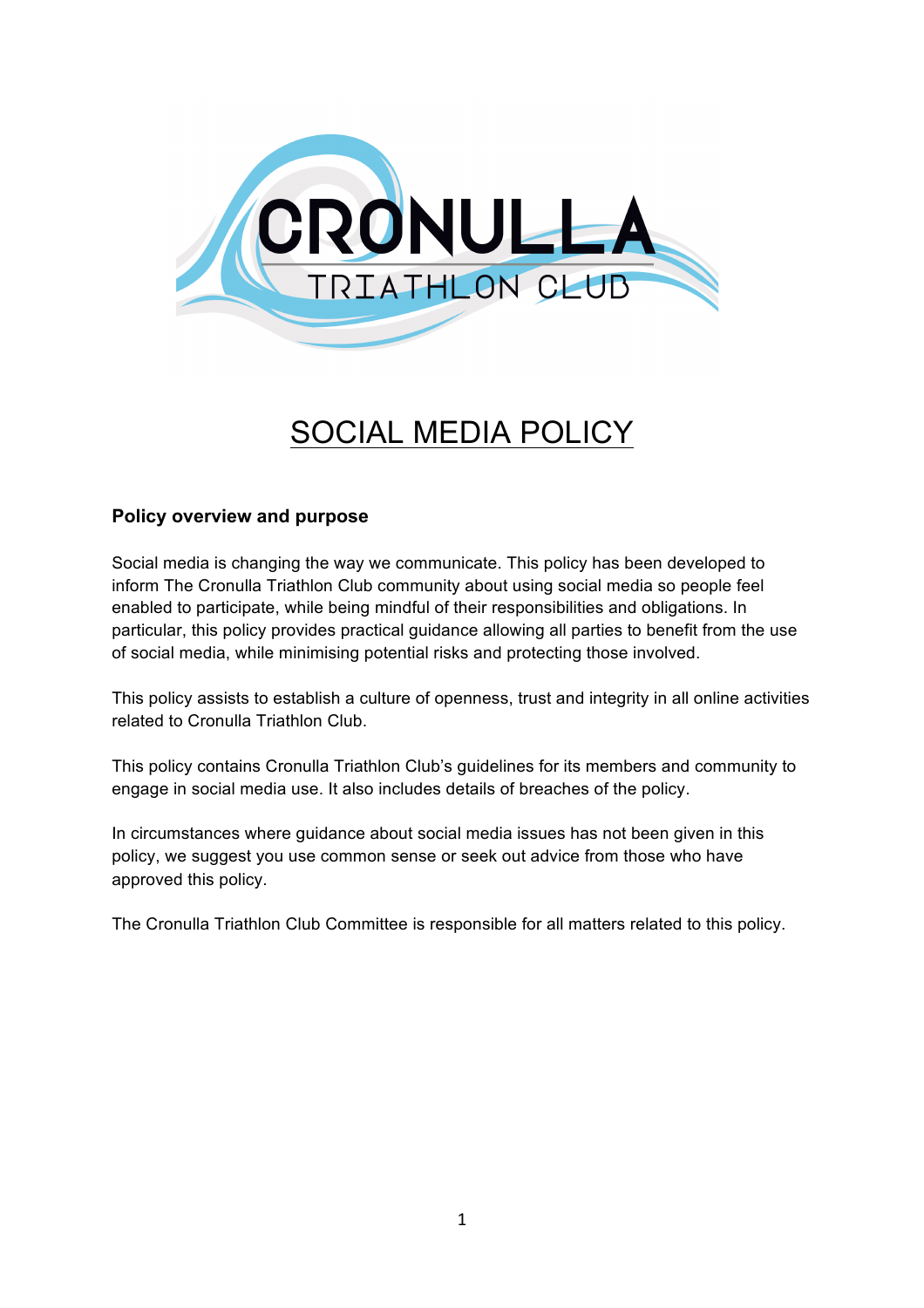

# **Engaging in CTC Social Media – A SNAPSHOT**

TIPS for CTC Social Media Engagement

DO

- SHARE your positive sports performances and achievements
- SHOW your personality
- SHOWCASE your involvement & pride in being a CTC member
- REMEMBER everyone can read it it's like a postcard
- BE responsible and exercise common sense

#### AVOID

- COMMENTING or criticise fellow athletes, coaches or officials
- PICKING a public fight on social media.
- POSTING overtly negative comments regarding your performances, or training
- POSTING in the heat of the moment, when emotional or angry
- POSTING if you get an uneasy feeling
- POSTING sexual or sexist comments or photos
- POSTING racist comments
- POSTING to your friends about material of a personal/sensitive nature
- SWEARING or use offensive language
- REVEALING confidential CTC information
- RE-TWEETING, share, re-post inappropriate posts

# YOU MUST NEVER

- impersonate or falsely represent another person, including CTC or its members
- expose others to content that is offensive, inappropriate or for an illegal purpose
- abuse, harass or threaten another person
- use obscene, offensive, insulting, provocative or defamatory language
- post material that infringes the intellectual property right of others
- intrude upon the privacy of others
- interfere with the conduct of any event run by CTC
- comment in a way that may be construed as harming the reputation of CTC or its members
- comment on, or publish, information that is confidential or in any way sensitive to CTC, its affiliates, members or sponsors
- bring CTC or the sport of triathlon into disrepute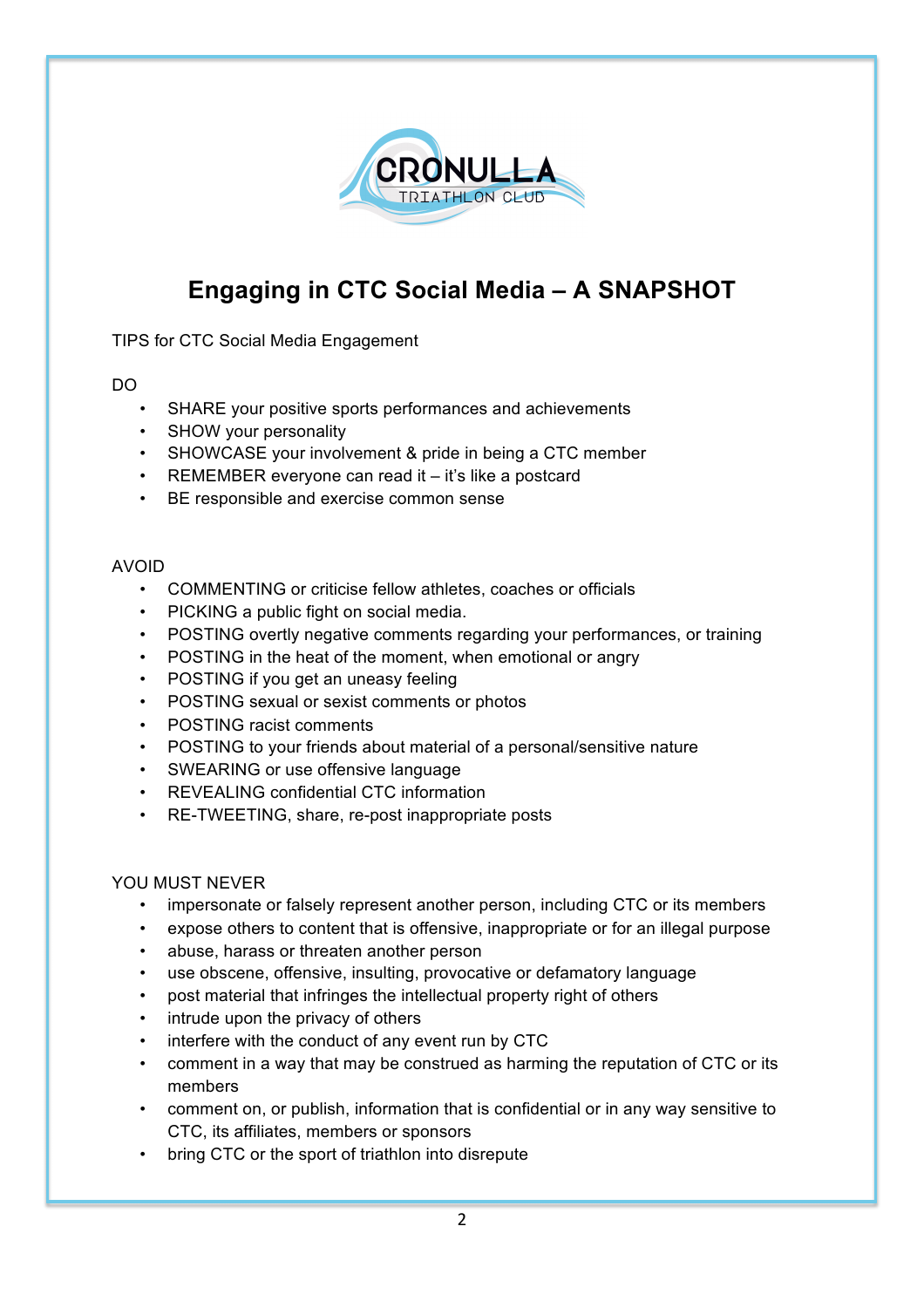# **Coverage**

This policy applies to all persons who are involved with the activities of Cronulla Triathlon Club and wish to engage in any of the club's social media platforms (Facebook, Instagram, Twitter, email correspondence) whether they are a paying club member or not. This includes:

- members, including life members, of Cronulla Triathlon Club;
- persons appointed or elected to the Cronulla Triathlon Club committee and/or subcommittees;
- support personnel, including parents and friends;
- coaches;
- athletes:
- member associations and sponsors

# **Scope**

**Social media** refers to any online tools or functions that allow people to communicate and/or share content via the internet.

This social media policy applies to platforms including, but not limited to:

- Social networking sites (e.g. Facebook, Twitter, LinkedIn, Google+, Pinterest, Yammer, etc.)
- Video and photo sharing websites or apps (e.g. YouTube, Vimeo, Instagram, Flickr, Vine, etc.)
- Blogs and micro-blogging platforms (e.g. Tumblr, Wordpress, Blogger, etc.)
- Review sites (e.g. Yelp, Urban Spoon, etc.)
- Live broadcasting apps (e.g. Periscope, Meerkat, Facebook Mentions, etc.)
- Podcasting (e.g. iTunes, Stitcher, Sound cloud, etc.)
- Geo-spatial tagging (e.g. Strava, etc.)
- Online encyclopaedias (e.g. Wikipedia, etc)
- Instant messaging (e.g. SMS, Skype, Snapchat, WhatsApp, Viber, etc.)
- Online voting or polls
- Public and private online forums and discussion boards
- Any other online technologies that allow individual users to upload and share content

This policy is applicable when using social media as:

- 1. an officially designated individual representing Cronulla Triathlon Club on social media; and
- 2. if you are posting content on social media in relation to Cronulla Triathlon Club that might affect Cronulla Triathlon Club's events, sponsors, members, affiliates or reputation.

NOTE: This policy does not apply to the personal use of social media where it is not related to or there is no reference to Cronulla Triathlon Club or its events, sponsors, members, affiliates or reputation. However, any misuse by you of social media in a manner that does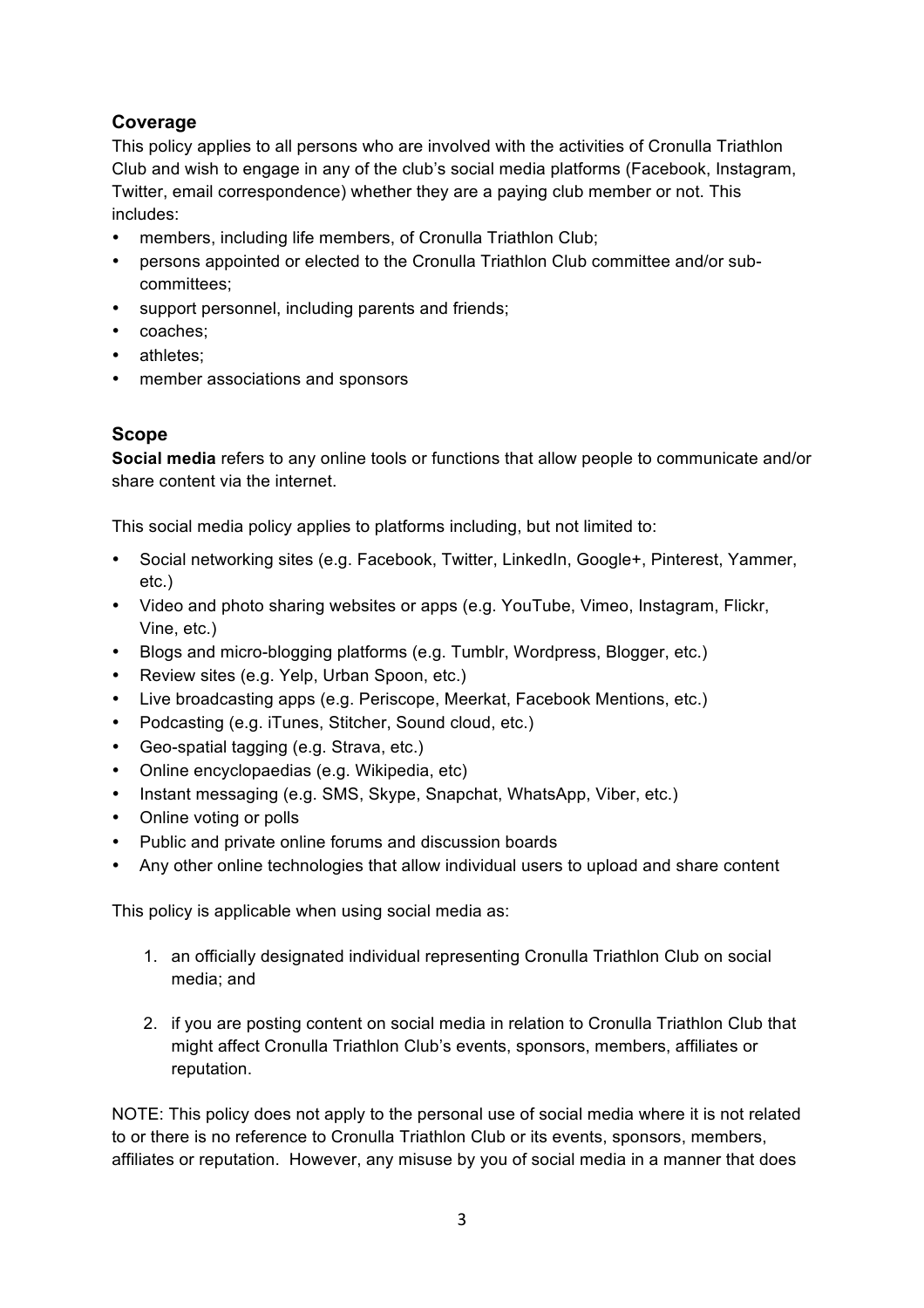not directly refer to Cronulla Triathlon Club may still be regulated by other policies, rules or regulations of Cronulla Triathlon Club.

### *Using social media in an official capacity*

As a part of Cronulla Triathlon Club's community, you are an extension of the Cronulla Triathlon Club brand. As such, the boundaries between when you are representing yourself and when you are representing Cronulla Triathlon Club can often be blurred. This becomes even more of an issue as you increase your profile or position within Cronulla Triathlon Club. Therefore it is important that you represent both yourself and Cronulla Triathlon Club appropriately online at all times.

All members and affiliates are welcomed to engage in Cronulla Triathlon Club's social media accounts using their own profiles (providing they adhere to the guidance set out in this social media policy).

Posting to official Cronulla Triathlon Club sites on behalf of the Cronulla Triathlon Club will be restricted to those authorised by Cronulla Triathlon Club to have access to those accounts.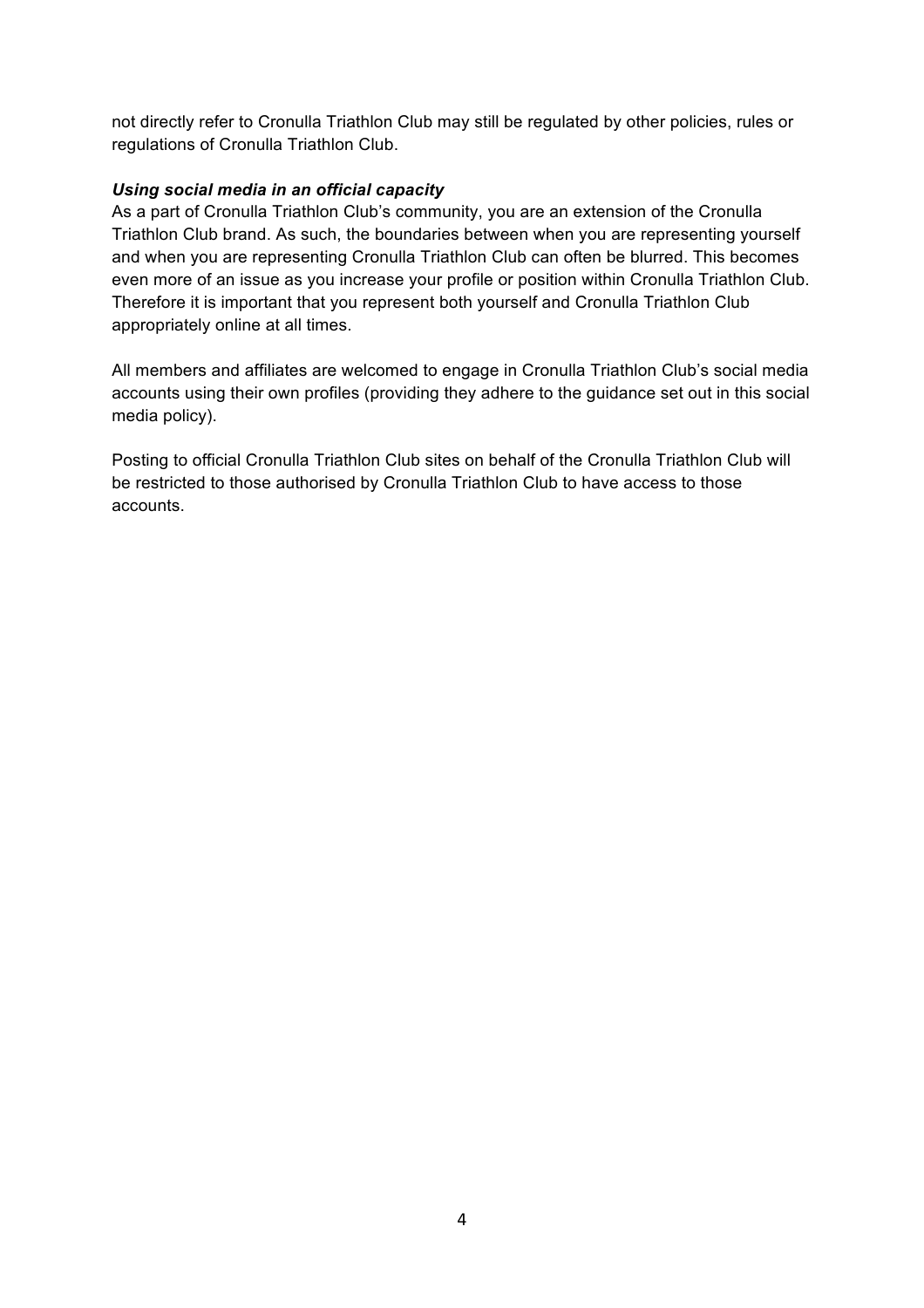# **Guidelines**

You must adhere to the following guidelines when using social media related to Cronulla Triathlon Club or its events, sponsors, members, affiliates or reputation.

Whenever you are unsure as to whether or not the content you wish to share is appropriate, seek advice from others before doing so or refrain from sharing the content to be on the safe side.

When using social media, the lines between public and private, personal and professional, may be blurred. Remember, you are an ambassador for Cronulla Triathlon Club.

#### *Protecting your privacy*

Be smart about protecting yourself and your privacy.

When posting content online there is potential for that content to become publicly available through a variety of means, even if it was intended to be shared privately. Therefore, you should refrain from posting any content online that you would not be happy for anyone to see, even if you feel confident that a particular individual would never see it.

Where possible, privacy settings on social media platforms should be set to limit access. You should also be cautious about disclosing your personal details.

#### *Honesty*

Your honesty—or dishonesty—may be quickly noticed in the social media environment. Do not say anything that is dishonest, untrue or misleading. If you are unsure, check the source and the facts before uploading or posting anything. Cronulla Triathlon Club recommends erring on the side of caution – if in doubt, do not post or upload.

Do not post anonymously, using pseudonyms or false screen names. Be transparent and honest. Use your real name, be clear about who you are and identify any affiliations you have.

If you have a vested interest in something you are discussing, point it out. If you make an endorsement or recommendation about something you are affiliated with, or have a close relationship with, you must disclose that affiliation.

The web is not anonymous. You should assume that all information posted online can be traced back to you. You are accountable for your actions both on and offline, including the information you post via your personal social media accounts.

#### *Use of disclaimers*

Wherever practical, include a prominent disclaimer stating who you work for or are affiliated with (e.g. member of Cronulla Triathlon Club) and that anything you publish is your personal opinion and that you are not speaking officially. This is good practice and is encouraged, but don't count on it to avoid trouble -– it may not have legal effect.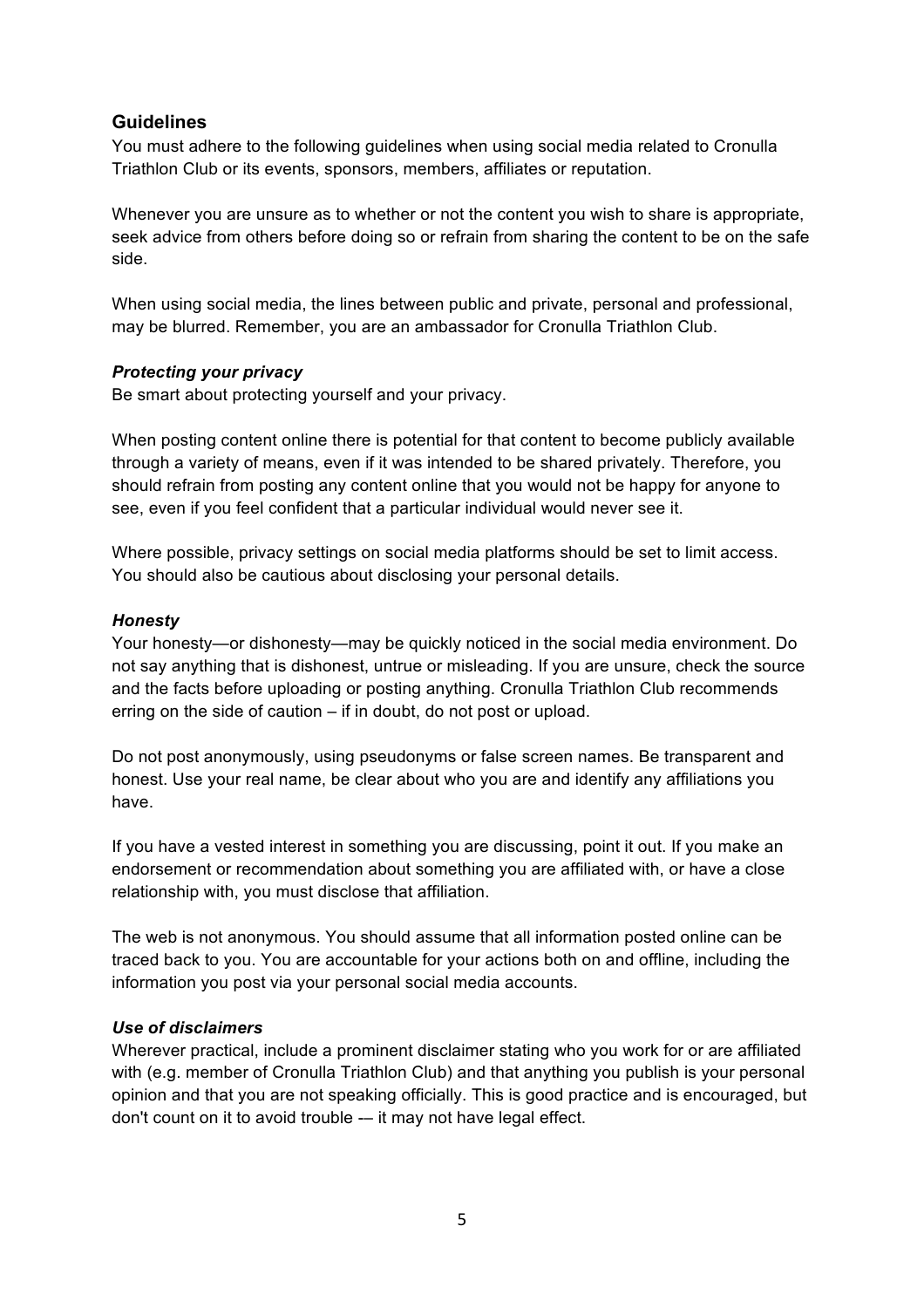#### *Respect confidentiality and sensitivity*

When using social media, you must maintain the privacy of Cronulla Triathlon Club's confidential information. This includes information that is not publically accessible, widely known, or not expected to be shared outside of Cronulla Triathlon Club.

Remember, if you are online, you are on the record—much of the content posted online is public and searchable.

Within the scope of your authorisation by Cronulla Triathlon Club, it is perfectly acceptable to talk about Cronulla Triathlon Club and have a dialogue with the community, but it is not okay to publish confidential information of Cronulla Triathlon Club. Confidential information includes things such as details about litigation, the club's financial position and unpublished details about pending committee decisions.

When using social media you should be considerate to others and should not post information when you have been asked not to, or where consent has not been sought and given. You must also remove information about another person if that person asks you to do so.

Permission should always be sought if the use or publication of information is not incidental, but directly related to an individual. This is particularly relevant to publishing any information regarding minors. In such circumstances, parental or guardian consent is mandatory.

#### *Gaining permission when publishing a person's identifiable image*

You must obtain express permission from an individual to use a direct, clearly identifiable image of that person.

You should also refrain from posting any information or photos of a sensitive nature. This could include accidents, incidents or controversial behaviour.

In every instance, you need to have consent of the owner of copyright in the image.

Please be aware, Cronulla Triathlon Club gains permission for use of images obtained in races and club events upon sign up of membership. Please liaise directly with a member of the Cronulla Triathlon Club should you not want your images used on the club's social media forums.

#### *Complying with applicable laws*

Do not post or link to content that contains illegal or indecent content, including defamatory, vilifying or misleading and deceptive content.

#### *Abiding by copyright laws*

It is critical that you comply with the laws governing copyright in relation to material owned by others and Cronulla Triathlon Club's own logos and branding.

You should never quote or use more than short excerpts of someone else's work, and you should always attribute such work to the original author/source. It is good practice to link to others' work rather than reproduce it.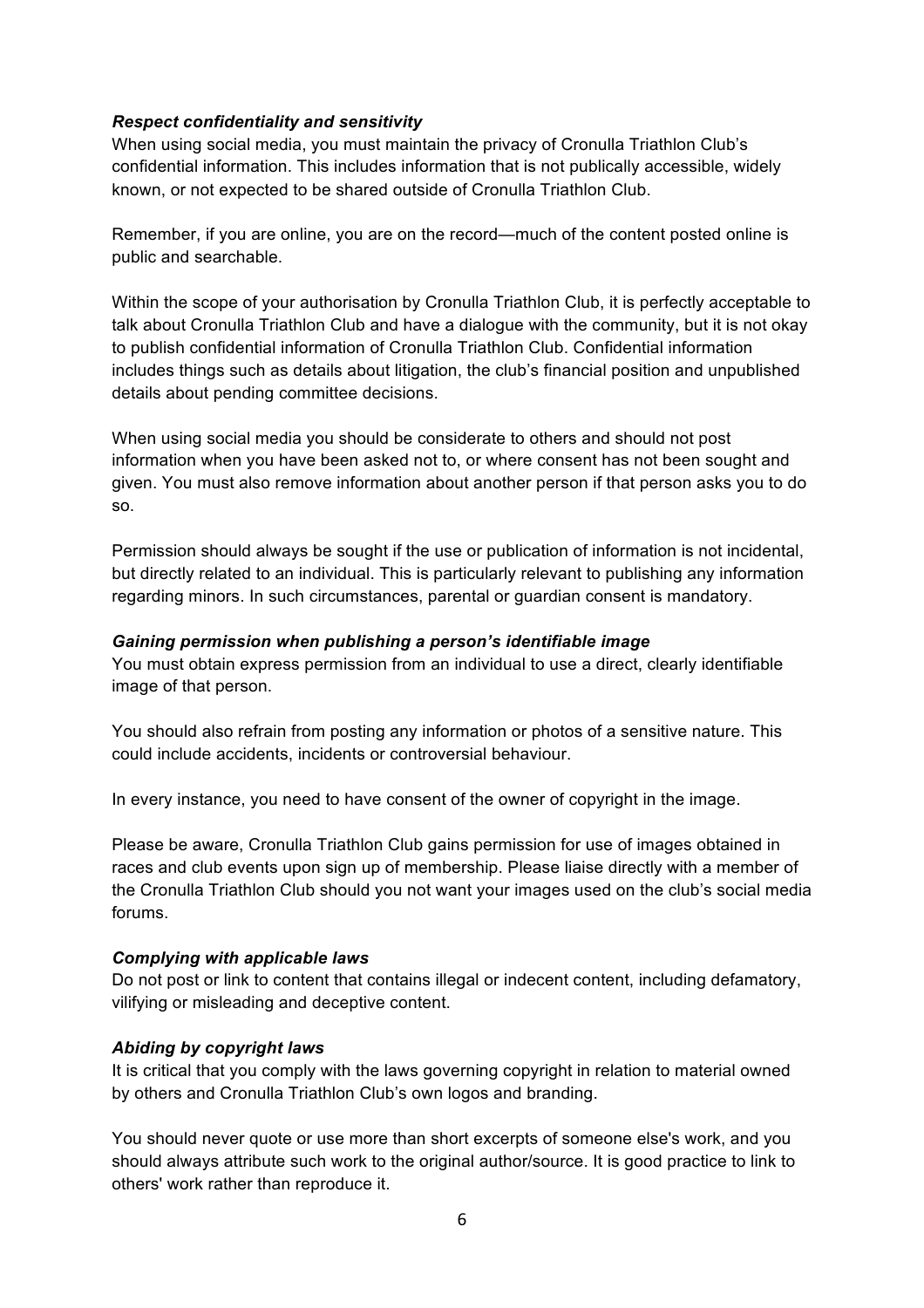#### *Discrimination, sexual harassment and bullying*

The public in general, and Cronulla Triathlon Club's members and affiliates, reflect a diverse set of customs, values and points of view.

You must not post any material that is offensive, harassing, discriminatory, embarrassing, intimidating, sexually explicit, bullying, hateful, racist, sexist or otherwise inappropriate.

When using social media you may also be bound by Cronulla Triathlon Club's values and policy for member engagement as outlined in the Cronulla Triathlon Club Inc. Constitution.

#### *Avoiding controversial issues*

Within the scope of your authorisation by Cronulla Triathlon Club, if you see misrepresentations made about Cronulla Triathlon Club in the media, you may point that out to the relevant authority. Always do so with respect and with the facts. If you speak about others, make sure what you say is based on fact and does not discredit or belittle that party.

#### *Dealing with mistakes*

If Cronulla Triathlon Club makes an error while posting on social media, be up front about the mistake and address it quickly. If you choose to modify an earlier post, make it clear that you have done so. If someone accuses Cronulla Triathlon Club of posting something improper (such as their copyrighted material or a defamatory comment about them), address it promptly and appropriately and if necessary, seek legal advice.

#### *Conscientious behaviour and awareness of the consequences*

Keep in mind that what you write is your responsibility, and failure to abide by these guidelines could put your membership with Cronulla Triathlon Club at risk.

You should always follow the terms and conditions for any third-party sites in which you participate.

#### *Branding and intellectual property of Cronulla Triathlon Club*

You must not use any of Cronulla Triathlon Club's intellectual property or imagery on your personal social media without prior approval from Cronulla Triathlon Club.

Cronulla Triathlon Club's intellectual property includes but is not limited to:

- logos
- website content
- imagery which has been posted on Cronulla Triathlon Club official social media sites or website.

You must not create either an official or unofficial Cronulla Triathlon Club presence using the organisation's trademarks or name without prior approval from Cronulla Triathlon Club.

You must not imply that you are authorised to speak on behalf of Cronulla Triathlon Club unless you have been given official authorisation to do so by Cronulla Triathlon Club.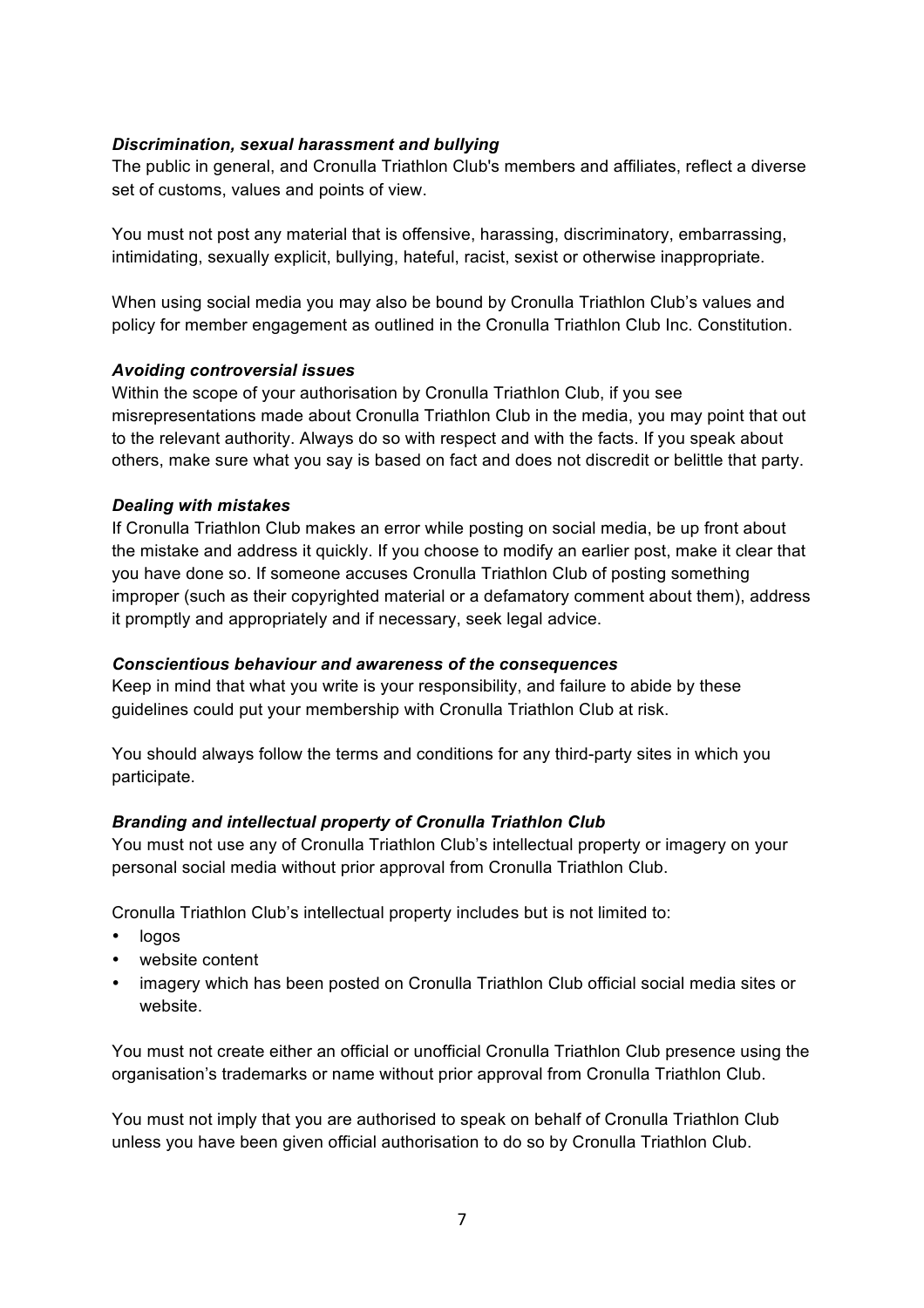Where permission has been granted to create or administer an official social media presence for Cronulla Triathlon Club, you must adhere to the agreements outlined in this policy.

# **Policy breaches**

Breaches of this policy include but are not limited to:

- Using Cronulla Triathlon Club's name, motto, crest and/or logo in a way that would result in a negative impact for the organisation, clubs and/or its members.
- Posting or sharing any content that is abusive, harassing, threatening, demeaning, defamatory or libellous.
- Posting or sharing any content that includes insulting, obscene, offensive, provocative or hateful language.
- Posting or sharing any content, which if said in person during a Triathlon NSW event would result in a breach of the rules of the sport.
- Posting or sharing any content in breach of Cronulla Triathlon Club's anti-discrimination, racial discrimination, sexual harassment or other similar policy.
- Posting or sharing any content that is a breach of any state or Commonwealth law.
- Posting or sharing any material to our social media channels that infringes the intellectual property rights of others.
- Posting or sharing material that brings, or risks bringing Cronulla Triathlon Club its affiliates, its sport, its officials, members or sponsors into disrepute. In this context, bringing a person or organisation into disrepute is to lower the reputation of that person or organisation in the eyes of the ordinary members of the public.

# *Reporting a breach*

If you notice inappropriate or unlawful content online relating to Cronulla Triathlon Club or any of its members, or content that may otherwise have been published in breach of this policy, you should report the circumstances immediately.

Please document the details of the content and inform the Cronulla Triathlon Club Committee Member responsible for Sponsorship, Marketing and Media. All breaches will subsequently be relayed to the President and Vice President.

Further information about reporting breaches:

• For a complaint about the misuse of social media relating specifically to a Triathlon Australia event please refer to Triathlon Australia's Media Guidelines

# *Investigation, disciplinary process, consequences and appeals*

Alleged breaches of this social media policy may be investigated according to Section 2.11 of Cronulla Triathlon Club's Constitution pertaining to 'Disciplining of members'.

Where it is considered necessary, Cronulla Triathlon Club may report a breach of this social media policy to police.